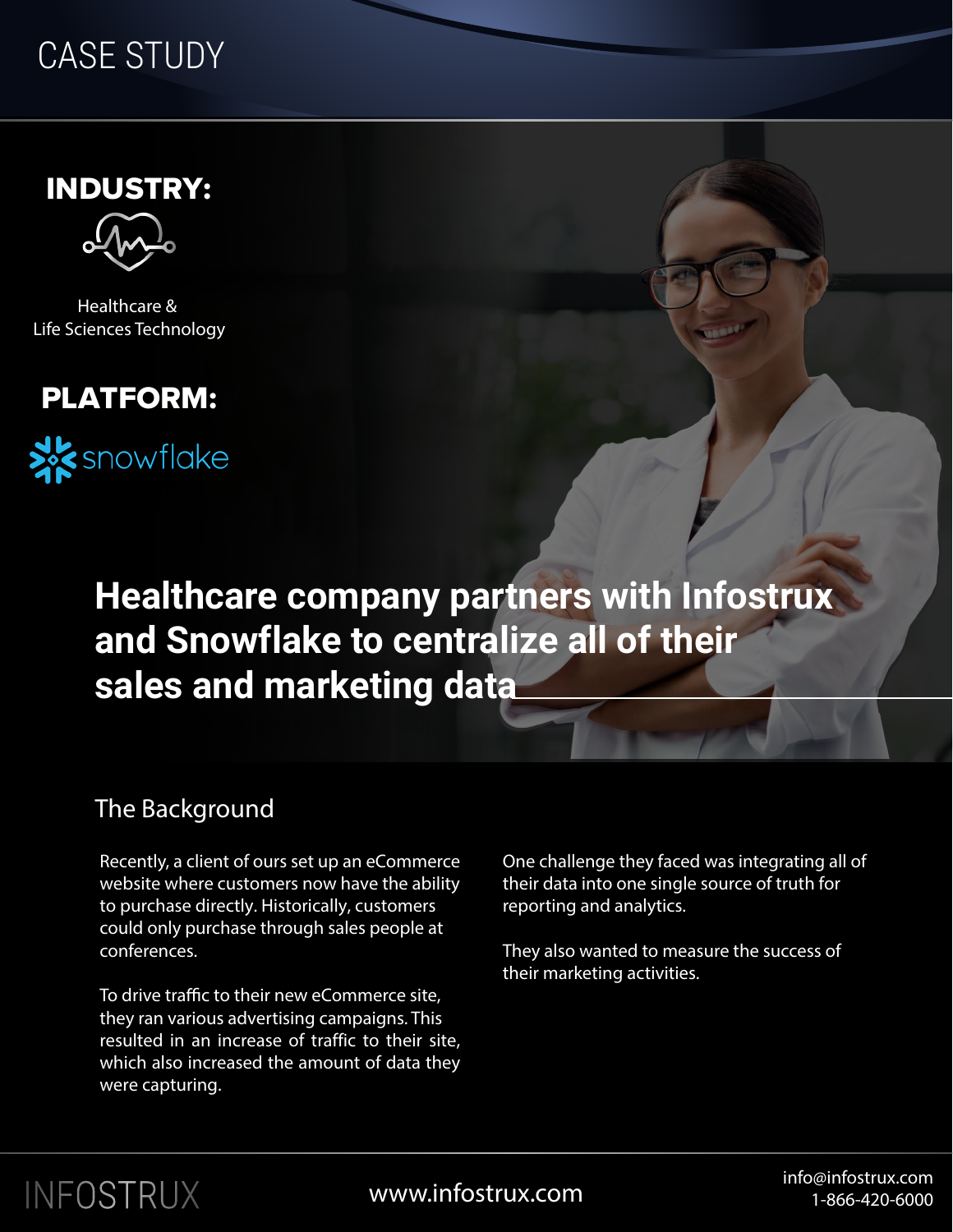#### The Challenges

With multiple marketing activities there were two main challenges:

1. They were only able to track the last customer touchpoint, and not able to capture the entire buyer's journey. This created blindspots in their marketing attribution.

Ideally, they would like to measure all the attribution touchpoints within the last three months leading up to the sale. It would also be helpful to then distribute the associated revenue. Having this level of visibility would enable them to optimize their marketing spend.

2. Data from their legacy sales channels was being entered manually by different people. Data from their website was in a different format. They were not able to easily combine and integrate all their data sources.

As part of this first phase, built a Snowflake foundation with the focus of having a secure data architecture on top of AWS.

This provided the company with a secure and reliable data platform, which allowed them to protect their data from intentional or unintentional harm.

In addition to these technical pillars, we created a common set of definitions for the various groups of the company.

This allowed us to integrate and standardize sales and marketing data into a consistent model.

Now they have reliable and easy-to-use data that is commonly understood across the organization.

The end result was that they gained a cloud data platform with near-infinite scalability to meet their future needs.

### The Results

As a Premier Snowflake partner, Infostrux has experience working with similar organizations to address and resolve these types of challenges.

The first thing we did was ingest the data from their website, social media, and events into Snowflake.

**they gained a data platform where they can now integrate all of their sales and marketing data**

# INFOSTRUX